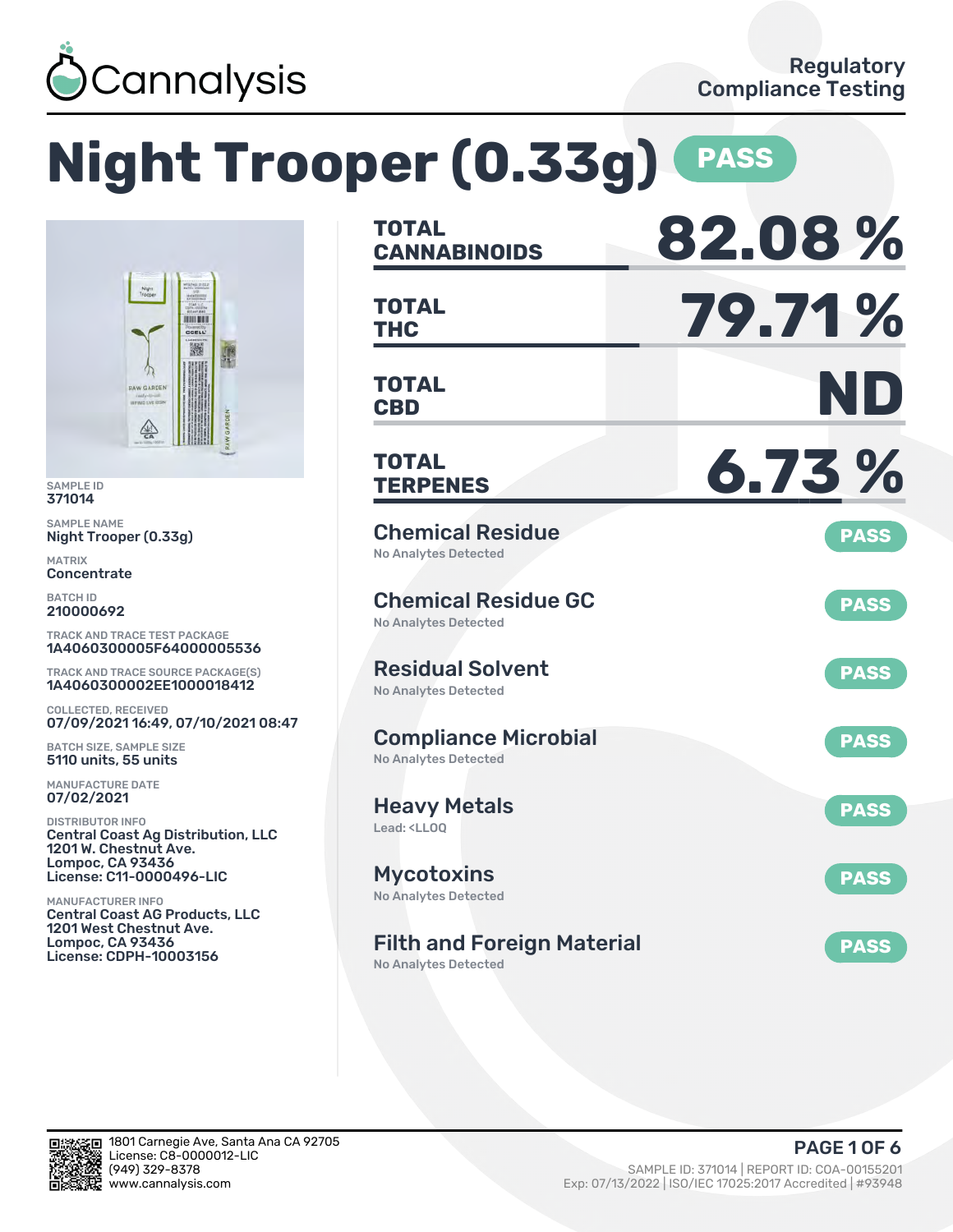

# CANNABINOID ANALYSIS

Total THC,CBD value(s) have been decarboxylated.

| TOTAL THC:          | 797.1 mg/g (79.71%), 263.04 mg per package |
|---------------------|--------------------------------------------|
| TOTAL CBD:          | ND.                                        |
| TOTAL CANNABINOIDS: | $820.8$ mg/g $(82.08\%)$                   |

UNIT OF MEASUREMENT: Milligrams per Gram(mg/g)

| <b>ANALYTE</b>         | <b>RESULT</b>        | LOD    | <b>LLOO</b> | <b>ANALYTE</b>   | <b>RESULT</b>        | LOD    | LL <sub>00</sub> |
|------------------------|----------------------|--------|-------------|------------------|----------------------|--------|------------------|
| THCa                   | ND                   | 0.2000 | 0.4000      | CBD <sub>v</sub> | ND                   | 0.2000 | 0.4000           |
| D9THC                  | 797.1 mg/g (79.71 %) | 0.2000 | 0.4000      | CBGa             | <b>ND</b>            | 0.2000 | 0.4000           |
| D8THC                  | ND                   | 0.2000 | 0.4000      | CBG              | 23.69 mg/g (2.369 %) | 0.2000 | 0.4000           |
| <b>THC<sub>v</sub></b> | ND                   | 0.2000 | 0.4000      | CBN              | <b>ND</b>            | 0.2000 | 0.4000           |
| CBDa                   | ND                   | 0.2000 | 0.4000      | CBC              | <b>ND</b>            | 0.2000 | 0.4000           |
| CBD                    | <b>ND</b>            | 0.2000 | 0.4000      |                  |                      |        |                  |
|                        |                      |        |             |                  |                      |        |                  |

#### ADDITIONAL INFORMATION

| Method:              | SOP-TECH-001 | Sample Prepped: 07/12/2021 09:50  | Sample Approved: 07/13/2021 12:17  |  |
|----------------------|--------------|-----------------------------------|------------------------------------|--|
| Instrument: UPLC-DAD |              | Sample Analyzed: 07/12/2021 12:26 | Prep-Analytical Batch: 30902-25085 |  |



# TERPENE ANALYSIS

UNIT OF MEASUREMENT: Milligrams per Gram(mg/g)

|  | <b>TOTAL TERPENES:</b> |
|--|------------------------|
|--|------------------------|

67.37 mg/g (6.737 %)

| <b>ANALYTE</b>          | <b>RESULT</b>                                                                                                      | <b>LOD</b> | <b>LLOQ</b> | <b>ANALYTE</b>         | <b>RESULT</b>                                       | <b>LOD</b> | <b>LLOQ</b> |
|-------------------------|--------------------------------------------------------------------------------------------------------------------|------------|-------------|------------------------|-----------------------------------------------------|------------|-------------|
| 3-Carene                | <b>ND</b>                                                                                                          | 1.000      | 2.500       | Alpha bisabolol        | <ll0q< td=""><td>0.1000</td><td>0.5000</td></ll0q<> | 0.1000     | 0.5000      |
| Alpha cedrene           | <b>ND</b>                                                                                                          | 1.000      | 2.500       | Alpha humulene         | 4.130 mg/g $(0.4130\%)$                             | 0.5000     | 1.000       |
| Alpha pinene            | 15.05 mg/g (1.505 %)                                                                                               | 0.1000     | 1.000       | Alpha terpinene        | <b>ND</b>                                           | 0.5000     | 1.000       |
| Alpha terpineol         | <b>ND</b>                                                                                                          | 0.3260     | 0.6520      | Beta caryophyllene     | 13.20 mg/g (1.320 %)                                | 0.5000     | 1.000       |
| Beta myrcene            | 19.56 mg/g (1.956 %)                                                                                               | 0.5000     | 1.000       | Beta pinene            | 4.960 mg/g (0.4960 %)                               | 0.6070     | 1.214       |
| Borneol                 | <b>ND</b>                                                                                                          | 1.000      | 2.500       | Camphene               | <b>ND</b>                                           | 0.5000     | 1.000       |
| Camphor                 | <b>ND</b>                                                                                                          | 0.1000     | 0.5000      | Caryophyllene oxide ND |                                                     | 0.5000     | 2.500       |
| Cedrol                  | <b>ND</b>                                                                                                          | 0.5000     | 1.000       | Cis geraniol           | <b>ND</b>                                           | 1.000      | 2.500       |
| Cis nerolidol           | <b>ND</b>                                                                                                          | 2.500      | 5.000       | Eucalyptol             | <b>ND</b>                                           | 0.1000     | 0.5000      |
| Fenchol                 | <b>ND</b>                                                                                                          | 0.5000     | 1.000       | Fenchone               | <b>ND</b>                                           | 0.1000     | 0.5000      |
| Gamma terpinene         | <b>ND</b>                                                                                                          | 0.1000     | 0.5000      | Gamma terpineol        | <b>ND</b>                                           | 0.2090     | 0.5230      |
| Geranyl acetate         | <b>ND</b>                                                                                                          | 0.1000     | 0.5000      | Guaiol                 | <b>ND</b>                                           | 2.500      | 5.000       |
| Isoborneol              | <b>ND</b>                                                                                                          | 0.5000     | 1.000       | Isopulegol             | <b>ND</b>                                           | 2.500      | 5.000       |
| Limonene                | 3.289 mg/g (0.3289 %)                                                                                              | 0.5000     | 2.500       | Linalool               | 3.347 mg/g (0.3347 %)                               | 0.5000     | 1.000       |
| Menthol                 | <b>ND</b>                                                                                                          | 1.000      | 2.500       | Ocimene 1              | <b>ND</b>                                           | 0.1550     | 0.3100      |
| Ocimene <sub>2</sub>    | <lloq< td=""><td>0.3450</td><td>1.725</td><td>P-cymene</td><td><b>ND</b></td><td>0.5230</td><td>1.045</td></lloq<> | 0.3450     | 1.725       | P-cymene               | <b>ND</b>                                           | 0.5230     | 1.045       |
| P-mentha-1.5-diene ND   |                                                                                                                    | 0.5000     | 1.000       | Pulegone               | <b>ND</b>                                           | 0.1000     | 0.5000      |
| Sabinene                | <b>ND</b>                                                                                                          | 0.5000     | 1.000       | Terpinolene            | 3.839 mg/g (0.3839 %)                               | 0.1000     | 0.5000      |
| Trans beta farnesene ND |                                                                                                                    | 2.500      | 5.000       | Trans geraniol         | <b>ND</b>                                           | 0.5000     | 2.500       |
| Trans nerolidol         | <b>ND</b>                                                                                                          | 0.5000     | 2.500       | Valencene              | <b>ND</b>                                           | 0.5000     | 1.000       |
|                         |                                                                                                                    |            |             |                        |                                                     |            |             |

| <b>NALYTE</b>         | <b>RESULT</b>                                       | LOD    | <b>LLOQ</b> |
|-----------------------|-----------------------------------------------------|--------|-------------|
| Ipha bisabolol        | <lloq< td=""><td>0.1000</td><td>0.5000</td></lloq<> | 0.1000 | 0.5000      |
| <b>Ipha humulene</b>  | 4.130 mg/g (0.4130 %)                               | 0.5000 | 1.000       |
| <b>Ipha terpinene</b> | <b>ND</b>                                           | 0.5000 | 1.000       |
| eta caryophyllene     | 13.20 mg/g (1.320 %)                                | 0.5000 | 1.000       |
| eta pinene            | 4.960 mg/g (0.4960 %)                               | 0.6070 | 1.214       |
| amphene:              | <b>ND</b>                                           | 0.5000 | 1.000       |
| aryophyllene oxide    | <b>ND</b>                                           | 0.5000 | 2.500       |
| is geraniol           | <b>ND</b>                                           | 1.000  | 2.500       |
| ucalyptol             | <b>ND</b>                                           | 0.1000 | 0.5000      |
| enchone               | <b>ND</b>                                           | 0.1000 | 0.5000      |
| amma terpineol        | <b>ND</b>                                           | 0.2090 | 0.5230      |
| auaiol                | <b>ND</b>                                           | 2.500  | 5.000       |
| sopulegol             | <b>ND</b>                                           | 2.500  | 5.000       |
| inalool               | 3.347 mg/g $(0.3347%)$                              | 0.5000 | 1.000       |
| cimene 1              | <b>ND</b>                                           | 0.1550 | 0.3100      |
| '-cymene              | <b>ND</b>                                           | 0.5230 | 1.045       |
| ulegone               | <b>ND</b>                                           | 0.1000 | 0.5000      |
| erpinolene            | 3.839 mg/g (0.3839 %)                               | 0.1000 | 0.5000      |
| rans geraniol         | <b>ND</b>                                           | 0.5000 | 2.500       |
| alencene              | <b>ND</b>                                           | 0.5000 | 1.000       |
|                       |                                                     |        |             |

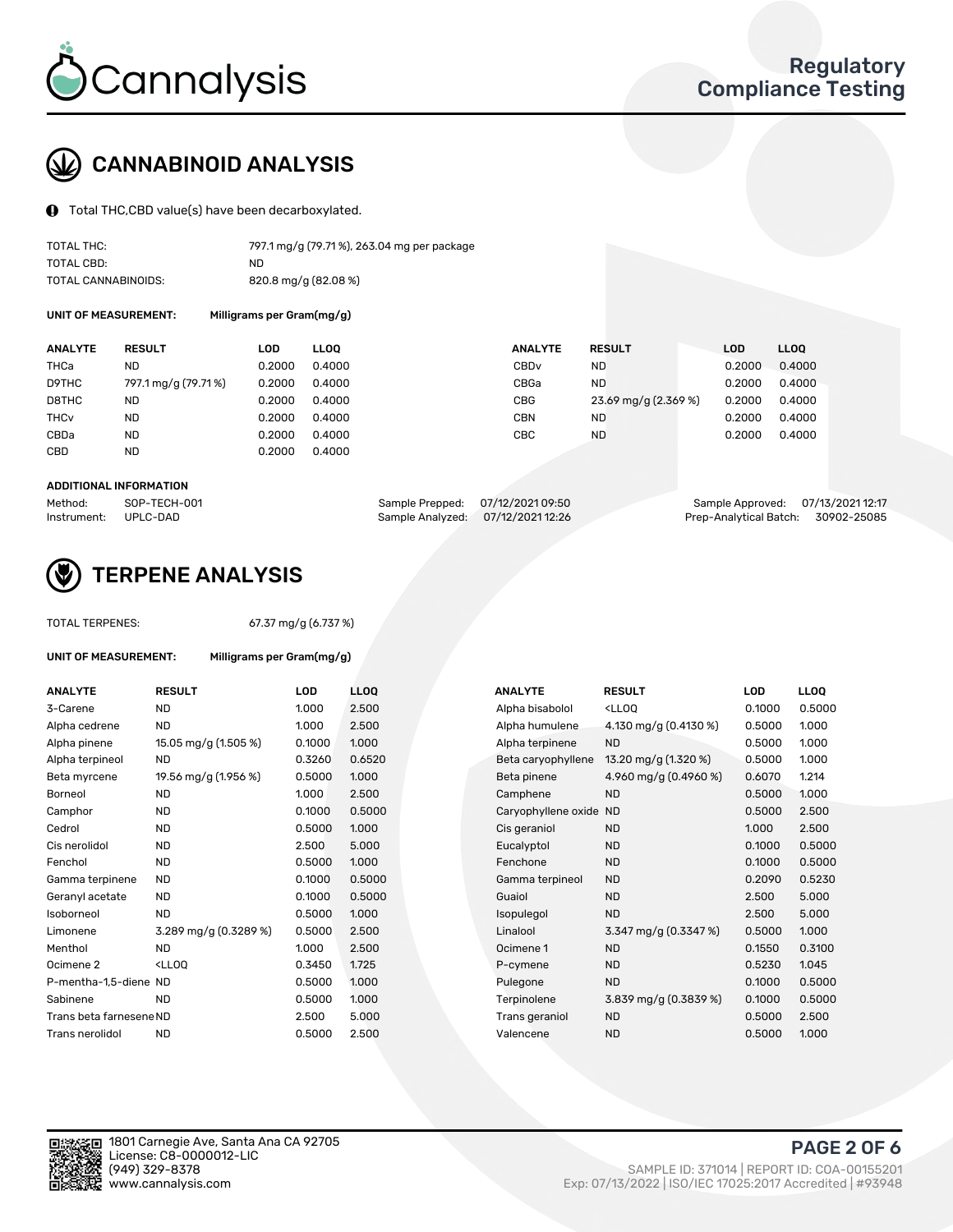

### Regulatory Compliance Testing

#### ADDITIONAL INFORMATION

Method: SOP-TECH-027 Sample Prepped: 07/10/2021 14:22 Sample Approved: 07/13/2021 08:48 Prep-Analytical Batch: 30885-25061



CHEMICAL RESIDUE ANALYSIS PASS

UNIT OF MEASUREMENT: Micrograms per Gram(ug/g)

| <b>ANALYTE</b>    | <b>RESULT</b> | LOD    | LL <sub>OO</sub> | <b>ACTION LEVEL</b> |      | <b>ANALYTE</b>      | <b>RESULT</b> | <b>LOD</b> | LL <sub>OO</sub> | <b>ACTION LEVEL</b> |      |
|-------------------|---------------|--------|------------------|---------------------|------|---------------------|---------------|------------|------------------|---------------------|------|
| Abamectin         | <b>ND</b>     | 0.0200 | 0.0400           | 0.1000              | Pass | Acephate            | <b>ND</b>     | 0.0200     | 0.0400           | 0.1000              | Pass |
| Acequinocyl       | <b>ND</b>     | 0.0200 | 0.0400           | 0.1000              | Pass | Acetamiprid         | <b>ND</b>     | 0.0200     | 0.0400           | 0.1000              | Pass |
| Aldicarb          | <b>ND</b>     | 0.0200 | 0.0400           | 0.0                 | Pass | Azoxystrobin        | <b>ND</b>     | 0.0200     | 0.0400           | 0.1000              | Pass |
| Bifenazate        | <b>ND</b>     | 0.0200 | 0.0400           | 0.1000              | Pass | <b>Bifenthrin</b>   | <b>ND</b>     | 0.0200     | 0.0400           | 3.000               | Pass |
| <b>Boscalid</b>   | <b>ND</b>     | 0.0200 | 0.0400           | 0.1000              | Pass | Carbaryl            | <b>ND</b>     | 0.0200     | 0.0400           | 0.5000              | Pass |
| Carbofuran        | <b>ND</b>     | 0.0200 | 0.0400           | 0.0                 | Pass | Chlorantraniliprole | <b>ND</b>     | 0.0200     | 0.0400           | 10.00               | Pass |
| Clofentezine      | <b>ND</b>     | 0.0200 | 0.0400           | 0.1000              | Pass | Coumaphos           | <b>ND</b>     | 0.0200     | 0.0400           | 0.0                 | Pass |
| Cyfluthrin        | <b>ND</b>     | 0.4000 | 1.000            | 2.000               | Pass | Cypermethrin        | <b>ND</b>     | 0.4000     | 1.000            | 1.000               | Pass |
| Daminozide        | <b>ND</b>     | 0.0200 | 0.0400           | 0.0                 | Pass | Diazinon            | <b>ND</b>     | 0.0200     | 0.0400           | 0.1000              | Pass |
| <b>Dichlorvos</b> | <b>ND</b>     | 0.0200 | 0.0400           | 0.0                 | Pass | Dimethoate          | <b>ND</b>     | 0.0200     | 0.0400           | 0.0                 | Pass |
| Dimethomorph      | <b>ND</b>     | 0.0200 | 0.0400           | 2.000               | Pass | Ethoprophos         | <b>ND</b>     | 0.0200     | 0.0400           | 0.0                 | Pass |
| Etofenprox        | <b>ND</b>     | 0.0200 | 0.0400           | 0.0                 | Pass | Etoxazole           | <b>ND</b>     | 0.0200     | 0.0400           | 0.1000              | Pass |
| Fenhexamid        | <b>ND</b>     | 0.0200 | 0.0400           | 0.1000              | Pass | Fenoxycarb          | <b>ND</b>     | 0.0200     | 0.0400           | 0.0                 | Pass |
| Fenpyroximate     | <b>ND</b>     | 0.0200 | 0.0400           | 0.1000              | Pass | Fipronil            | <b>ND</b>     | 0.0400     | 0.1000           | 0.0                 | Pass |
| Flonicamid        | <b>ND</b>     | 0.0200 | 0.0400           | 0.1000              | Pass | Fludioxonil         | <b>ND</b>     | 0.0200     | 0.0400           | 0.1000              | Pass |
| Hexythiazox       | <b>ND</b>     | 0.0200 | 0.0400           | 0.1000              | Pass | Imazalil            | <b>ND</b>     | 0.0200     | 0.0400           | 0.0                 | Pass |
| Imidacloprid      | <b>ND</b>     | 0.0200 | 0.0400           | 5.000               | Pass | Kresoxim methyl     | <b>ND</b>     | 0.0200     | 0.0400           | 0.1000              | Pass |
| Malathion         | <b>ND</b>     | 0.0200 | 0.0400           | 0.5000              | Pass | Metalaxyl           | <b>ND</b>     | 0.0200     | 0.0400           | 2.000               | Pass |
| Methiocarb        | <b>ND</b>     | 0.0200 | 0.0400           | 0.0                 | Pass | Methomyl            | <b>ND</b>     | 0.0200     | 0.0400           | 1.000               | Pass |
| Mevinphos         | <b>ND</b>     | 0.0200 | 0.0400           | 0.0                 | Pass | Myclobutanil        | <b>ND</b>     | 0.0200     | 0.0400           | 0.1000              | Pass |
| Naled             | <b>ND</b>     | 0.0200 | 0.0400           | 0.1000              | Pass | Oxamyl              | <b>ND</b>     | 0.0200     | 0.0400           | 0.5000              | Pass |
| Paclobutrazol     | <b>ND</b>     | 0.0200 | 0.0400           | 0.0                 | Pass | Permethrins         | <b>ND</b>     | 0.0400     | 0.1000           | 0.5000              | Pass |
| Phosmet           | <b>ND</b>     | 0.0200 | 0.0400           | 0.1000              | Pass | Piperonyl butoxide  | <b>ND</b>     | 0.0200     | 0.0400           | 3.000               | Pass |
| Prallethrin       | <b>ND</b>     | 0.0200 | 0.0400           | 0.1000              | Pass | Propiconazole       | <b>ND</b>     | 0.0200     | 0.0400           | 0.1000              | Pass |
| Propoxur          | <b>ND</b>     | 0.0200 | 0.0400           | 0.0                 | Pass | Pyrethrins          | <b>ND</b>     | 0.0200     | 0.0400           | 0.5000              | Pass |
| Pyridaben         | <b>ND</b>     | 0.0200 | 0.0400           | 0.1000              | Pass | Spinetoram          | <b>ND</b>     | 0.0200     | 0.0400           | 0.1000              | Pass |
| Spinosad          | <b>ND</b>     | 0.0300 | 0.0700           | 0.1000              | Pass | Spiromesifen        | <b>ND</b>     | 0.0200     | 0.0400           | 0.1000              | Pass |
| Spirotetramat     | <b>ND</b>     | 0.0200 | 0.0400           | 0.1000              | Pass | Spiroxamine         | <b>ND</b>     | 0.0200     | 0.0400           | 0.0                 | Pass |
| Tebuconazole      | <b>ND</b>     | 0.0200 | 0.0400           | 0.1000              | Pass | Thiacloprid         | <b>ND</b>     | 0.0200     | 0.0400           | 0.0                 | Pass |
| Thiamethoxam      | <b>ND</b>     | 0.0200 | 0.0400           | 5.000               | Pass | Trifloxystrobin     | <b>ND</b>     | 0.0200     | 0.0400           | 0.1000              | Pass |

#### ADDITIONAL INFORMATION

Method: SOP-TECH-002 Sample Prepped: 07/10/2021 12:17 Sample Approved: 07/13/2021 11:50<br>Instrument: LC-MS/MS Sample Analyzed: 07/10/2021 12:26 Prep-Analytical Batch: 30880-25055 Prep-Analytical Batch: 30880-25055

PAGE 3 OF 6

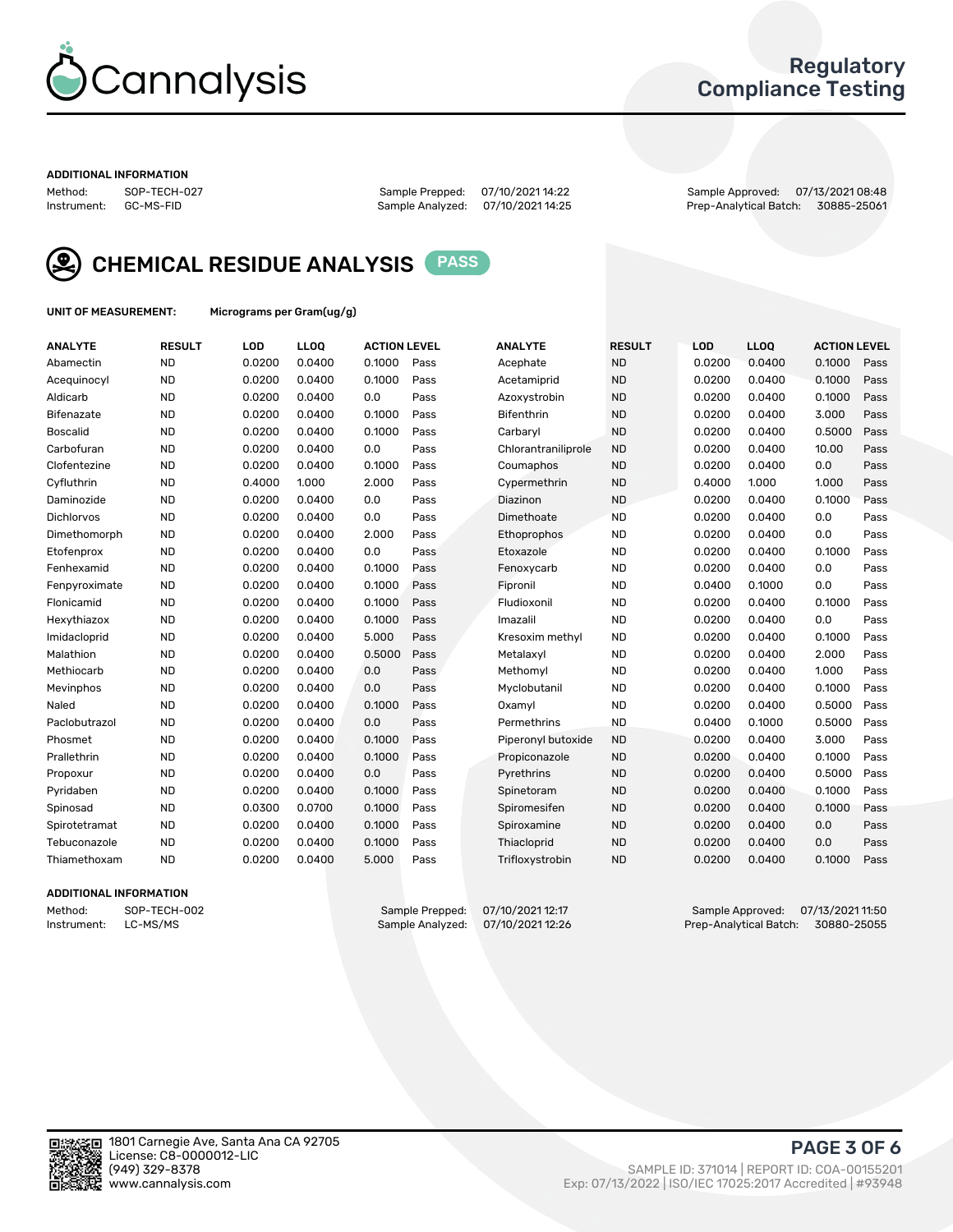

# CHEMICAL RESIDUE GC ANALYSIS PASS

| UNIT OF MEASUREMENT: | Microgra |
|----------------------|----------|
|                      |          |

ms per Gram(ug/g)

| <b>ANALYTE</b>                | <b>RESULT</b> | LOD    | <b>LLOO</b> | <b>ACTION LEVEL</b> |                  | <b>ANALYTE</b>   | <b>RESULT</b> | LOD              | <b>LLOO</b>            | <b>ACTION LEVEL</b> |      |
|-------------------------------|---------------|--------|-------------|---------------------|------------------|------------------|---------------|------------------|------------------------|---------------------|------|
| Captan                        | <b>ND</b>     | 0.1000 | 0.2000      | 0.7000              | Pass             | Chlordane        | <b>ND</b>     | 0.0109           | 0.0136                 | 0.0                 | Pass |
| Methyl parathion              | <b>ND</b>     | 0.0400 | 0.1000      | 0.0                 | Pass             | <b>PCNB</b>      | <b>ND</b>     | 0.0200           | 0.0400                 | 0.1000              | Pass |
| Chlorfenapyr                  | <b>ND</b>     | 0.0800 | 0.1000      | 0.0                 | Pass             | Chlorpyrifos     | <b>ND</b>     | 0.0800           | 0.1000                 | 0.0                 | Pass |
|                               |               |        |             |                     |                  |                  |               |                  |                        |                     |      |
| <b>ADDITIONAL INFORMATION</b> |               |        |             |                     |                  |                  |               |                  |                        |                     |      |
| Method:                       | SOP-TECH-010  |        |             |                     | Sample Prepped:  | 07/10/2021 12:18 |               | Sample Approved: |                        | 07/12/2021 16:23    |      |
| Instrument:                   | GC-MS/MS      |        |             |                     | Sample Analyzed: | 07/10/2021 12:27 |               |                  | Prep-Analytical Batch: | 30881-25056         |      |
|                               |               |        |             |                     |                  |                  |               |                  |                        |                     |      |

## RESIDUAL SOLVENT ANALYSIS PASS

UNIT OF MEASUREMENT: Micrograms per Gram(ug/g)

| <b>ANALYTE</b>    | <b>RESULT</b> | LOD    | <b>LLOO</b> | <b>ACTION LEVEL</b> |      | <b>ANALYTE</b>           | <b>RESULT</b> | LOD    | LLOO  | <b>ACTION LEVEL</b> |      |
|-------------------|---------------|--------|-------------|---------------------|------|--------------------------|---------------|--------|-------|---------------------|------|
| Acetone           | <b>ND</b>     | 50.00  | 100.0       | 5000                | Pass | Acetonitrile             | <b>ND</b>     | 50.00  | 100.0 | 410.0               | Pass |
| Benzene           | <b>ND</b>     | 0.5000 | 1.000       | 1.000               | Pass | <b>Butane</b>            | <b>ND</b>     | 50.00  | 100.0 | 5000                | Pass |
| Chloroform        | <b>ND</b>     | 0.5000 | 1.000       | 1.000               | Pass | Ethanol                  | <b>ND</b>     | 50.00  | 100.0 | 5000                | Pass |
| Ethyl Acetate     | <b>ND</b>     | 50.00  | 100.0       | 5000                | Pass | <b>Ethyl Ether</b>       | <b>ND</b>     | 50.00  | 100.0 | 5000                | Pass |
| Ethylene oxide    | <b>ND</b>     | 0.5000 | 1.000       | 1.000               | Pass | Heptane                  | <b>ND</b>     | 50.00  | 100.0 | 5000                | Pass |
| Hexane            | <b>ND</b>     | 50.00  | 100.0       | 290.0               | Pass | <b>Isopropyl Alcohol</b> | <b>ND</b>     | 50.00  | 100.0 | 5000                | Pass |
| Methanol          | <b>ND</b>     | 50.00  | 100.0       | 3000                | Pass | Methylene chloride       | <b>ND</b>     | 0.5000 | 1.000 | 1.000               | Pass |
| Pentane           | <b>ND</b>     | 50.00  | 100.0       | 5000                | Pass | Propane                  | <b>ND</b>     | 50.00  | 200.0 | 5000                | Pass |
| Toluene           | <b>ND</b>     | 50.00  | 100.0       | 890.0               | Pass | Xvlenes                  | <b>ND</b>     | 50.08  | 100.0 | 2170                | Pass |
| Trichloroethylene | <b>ND</b>     | 0.5000 | 1.000       | 1.000               | Pass | 1.2-Dichloroethane       | <b>ND</b>     | 0.5000 | 1.000 | 1.000               | Pass |

#### ADDITIONAL INFORMATION

Method: SOP-TECH-021 Sample Prepped: 07/10/2021 14:22 Sample Approved: 07/12/2021 16:12<br>Instrument: HS-GC-MS/FID Sample Analyzed: 07/10/2021 14:25 Prep-Analytical Batch: 30890-25060

Prep-Analytical Batch: 30890-25060

# MICROBIAL qPCR ANALYSIS PASS

UNIT OF MEASUREMENT: Cycle Threshold (Ct)

| <b>ANALYTE</b> | <b>RESULT</b>              | LOD   | <b>LLOO</b> | <b>ACTION LEVEL</b> |                 | <b>ANALYTE</b>   | <b>RESULT</b> | LOD   | <b>LLOO</b>      |                  | <b>ACTION LEVEL</b> |
|----------------|----------------------------|-------|-------------|---------------------|-----------------|------------------|---------------|-------|------------------|------------------|---------------------|
| A.fumigatus    | <b>ND</b>                  | 33.00 | 0.0         | 0.0                 | Pass            | A. flavus        | <b>ND</b>     | 33.00 | 0.0              | 0.0              | Pass                |
| A. niger       | <b>ND</b>                  | 33.00 | 0.0         | 0.0                 | Pass            | A. terreus       | <b>ND</b>     | 33.00 | 0.0              | 0.0              | Pass                |
| <b>STEC</b>    | <b>ND</b>                  | 33.00 | 0.0         | 0.0                 | Pass            | Salmonella spp   | <b>ND</b>     | 33.00 | 0.0              | 0.0              | Pass                |
|                | ADDITIONAL INFORMATION     |       |             |                     |                 |                  |               |       |                  |                  |                     |
| Method:        | SOP-TECH-016, SOP-TECH-022 |       |             |                     | Sample Prepped: | 07/12/2021 08:07 |               |       | Sample Approved: | 07/12/2021 15:37 |                     |

Instrument: qPCR Sample Analyzed: 07/12/2021 08:11 Prep-Analytical Batch: 30901-25072

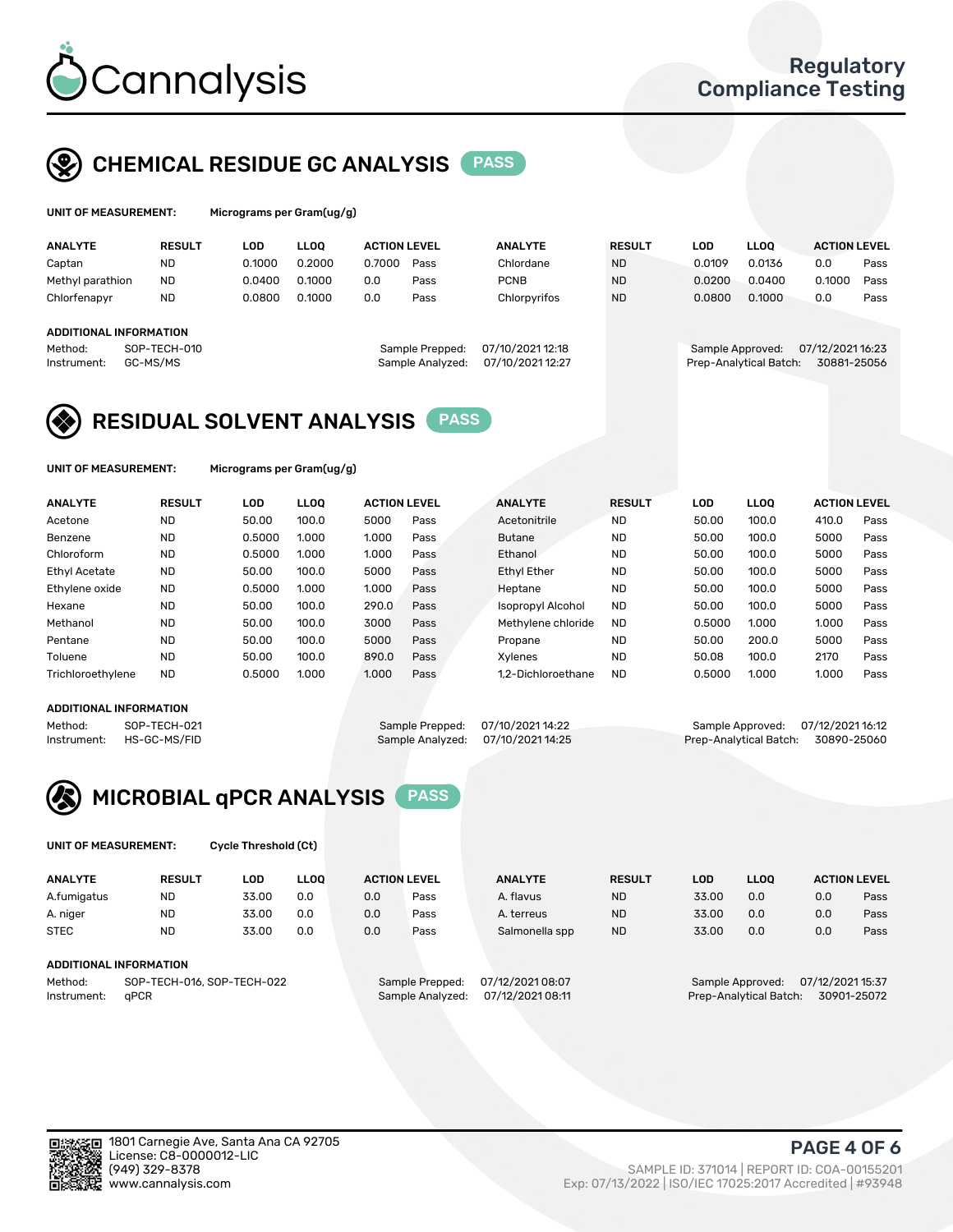



| UNIT OF MEASUREMENT:                                              |                                                                                                                                                                             | Micrograms per Gram(ug/g)      |             |                     |                                     |                                      |               |            |                                            |                                 |      |
|-------------------------------------------------------------------|-----------------------------------------------------------------------------------------------------------------------------------------------------------------------------|--------------------------------|-------------|---------------------|-------------------------------------|--------------------------------------|---------------|------------|--------------------------------------------|---------------------------------|------|
| <b>ANALYTE</b>                                                    | <b>RESULT</b>                                                                                                                                                               | <b>LOD</b>                     | <b>LLOQ</b> | <b>ACTION LEVEL</b> |                                     | <b>ANALYTE</b>                       | <b>RESULT</b> | <b>LOD</b> | <b>LLOQ</b>                                | <b>ACTION LEVEL</b>             |      |
| Arsenic                                                           | ND.                                                                                                                                                                         | 0.0120                         | 0.1000      | 0.2000              | Pass                                | Cadmium                              | <b>ND</b>     | 0.0072     | 0.0500                                     | 0.2000                          | Pass |
| Lead                                                              | <lloo< td=""><td>0.0068</td><td>0.0500</td><td>0.5000</td><td>Pass</td><td>Mercury</td><td><b>ND</b></td><td>0.0060</td><td>0.0500</td><td>0.1000</td><td>Pass</td></lloo<> | 0.0068                         | 0.0500      | 0.5000              | Pass                                | Mercury                              | <b>ND</b>     | 0.0060     | 0.0500                                     | 0.1000                          | Pass |
| <b>ADDITIONAL INFORMATION</b><br>Method:<br>ICP-MS<br>Instrument: | SOP-TECH-013                                                                                                                                                                |                                |             |                     | Sample Prepped:<br>Sample Analyzed: | 07/12/2021 13:24<br>07/12/2021 14:11 |               |            | Sample Approved:<br>Prep-Analytical Batch: | 07/12/2021 18:27<br>30915-25091 |      |
|                                                                   |                                                                                                                                                                             |                                |             |                     |                                     |                                      |               |            |                                            |                                 |      |
|                                                                   |                                                                                                                                                                             | <b>MYCOTOXINS ANALYSIS</b>     |             | <b>PASS</b>         |                                     |                                      |               |            |                                            |                                 |      |
| <b>UNIT OF MEASUREMENT:</b>                                       |                                                                                                                                                                             | Micrograms per Kilogram(ug/kg) |             |                     |                                     |                                      |               |            |                                            |                                 |      |
| <b>ANALYTE</b>                                                    | <b>RESULT</b>                                                                                                                                                               | LOD                            | <b>LLOQ</b> | <b>ACTION LEVEL</b> |                                     | <b>ANALYTE</b>                       | <b>RESULT</b> | <b>LOD</b> | <b>LLOQ</b>                                | <b>ACTION LEVEL</b>             |      |
| Aflatoxin B1                                                      | <b>ND</b>                                                                                                                                                                   | 1.000                          | 2.000       |                     | N/A                                 | Aflatoxin B2                         | <b>ND</b>     | 2.000      | 5.000                                      |                                 | N/A  |
| Aflatoxin G1                                                      | <b>ND</b>                                                                                                                                                                   | 2.000                          | 5.000       |                     | N/A                                 | Aflatoxin G2                         | <b>ND</b>     | 2.000      | 5.000                                      |                                 | N/A  |
| Total Aflatoxins                                                  | <b>ND</b>                                                                                                                                                                   | 10.00                          | 14.00       | 20.00               | Pass                                | Ochratoxin A                         | <b>ND</b>     | 1.000      | 2.000                                      | 20.00                           | Pass |

#### ADDITIONAL INFORMATION

Method: SOP-TECH-020 Sample Prepped: 07/10/2021 16:57 Sample Approved: 07/12/2021 14:54 Instrument: LC-MS/MS Sample Analyzed: 07/10/2021 16:58 Prep-Analytical Batch: 30898-25069

# FILTH & FOREIGN MATERIAL ANALYSIS PASS

UNIT OF MEASUREMENT: Filth and Foreign Matter (%, #/3g)

| <b>ANALYTE</b>                                              | <b>RESULT</b> | LOD | <b>LLOO</b> | <b>ACTION LEVEL</b> |                                     | <b>ANALYTE</b>                       | <b>RESULT</b> | LOD | <b>LLOO</b> | <b>ACTION LEVEL</b>                                                           |      |  |  |
|-------------------------------------------------------------|---------------|-----|-------------|---------------------|-------------------------------------|--------------------------------------|---------------|-----|-------------|-------------------------------------------------------------------------------|------|--|--|
| IF RH ME                                                    | <b>ND</b>     | 0.0 | 0.0         | 1.000               | Pass                                | <b>IFM</b>                           | <b>ND</b>     | 0.0 | 0.0         | 25.00                                                                         | Pass |  |  |
| Mold                                                        | <b>ND</b>     | 0.0 | 0.0         | 25.00               | Pass                                | <b>SSCD</b>                          | <b>ND</b>     | 0.0 | 0.0         | 25.00                                                                         | Pass |  |  |
| ADDITIONAL INFORMATION                                      |               |     |             |                     |                                     |                                      |               |     |             |                                                                               |      |  |  |
| Method:<br>SOP-TECH-009<br>Instrument:<br>Visual Inspection |               |     |             |                     | Sample Prepped:<br>Sample Analyzed: | 07/12/2021 14:37<br>07/12/2021 14:55 |               |     |             | 07/12/2021 14:57<br>Sample Approved:<br>Prep-Analytical Batch:<br>30930-25095 |      |  |  |



PAGE 5 OF 6